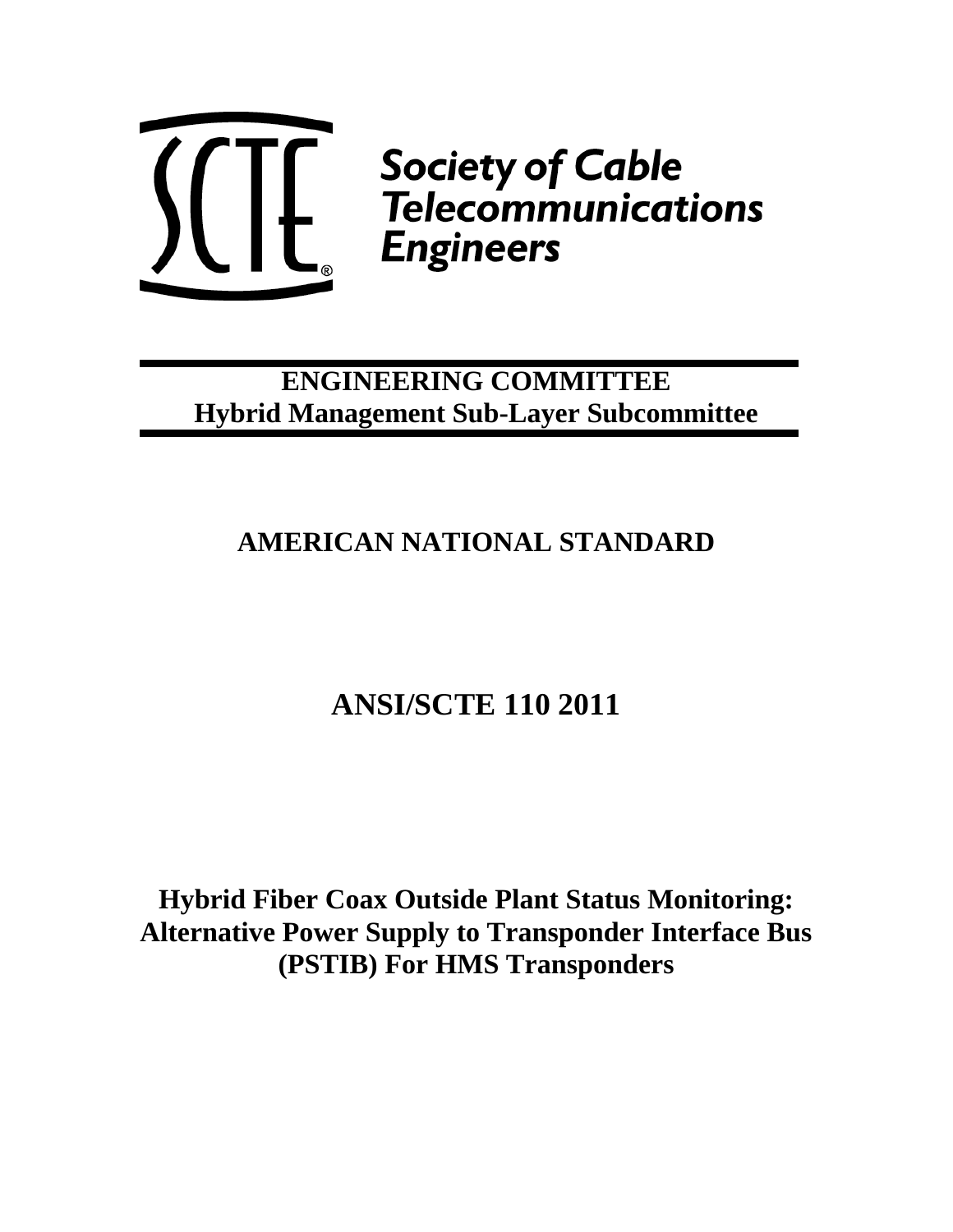### **NOTICE**

The Society of Cable Telecommunications Engineers (SCTE) Standards are intended to serve the public interest by providing specifications, test methods and procedures that promote uniformity of product, interchangeability and ultimately the long term reliability of broadband communications facilities. These documents shall not in any way preclude any member or non-member of SCTE from manufacturing or selling products not conforming to such documents, nor shall the existence of such standards preclude their voluntary use by those other than SCTE members, whether used domestically or internationally.

SCTE assumes no obligations or liability whatsoever to any party who may adopt the Standards. Such adopting party assumes all risks associated with adoption of these Standards, and accepts full responsibility for any damage and/or claims arising from the adoption of such Standards.

Attention is called to the possibility that implementation of this standard may require the use of subject matter covered by patent rights. By publication of this standard, no position is taken with respect to the existence or validity of any patent rights in connection therewith. SCTE shall not be responsible for identifying patents for which a license may be required or for conducting inquiries into the legal validity or scope of those patents that are brought to its attention.

Patent holders who believe that they hold patents which are essential to the implementation of this standard have been requested to provide information about those patents and any related licensing terms and conditions. Any such declarations made before or after publication of this document are available on the SCTE web site at [http://www.scte.org](http://www.scte.org/).

All Rights Reserved

© Society of Cable Telecommunications Engineers, Inc. 2011 140 Philips Road Exton, PA 19341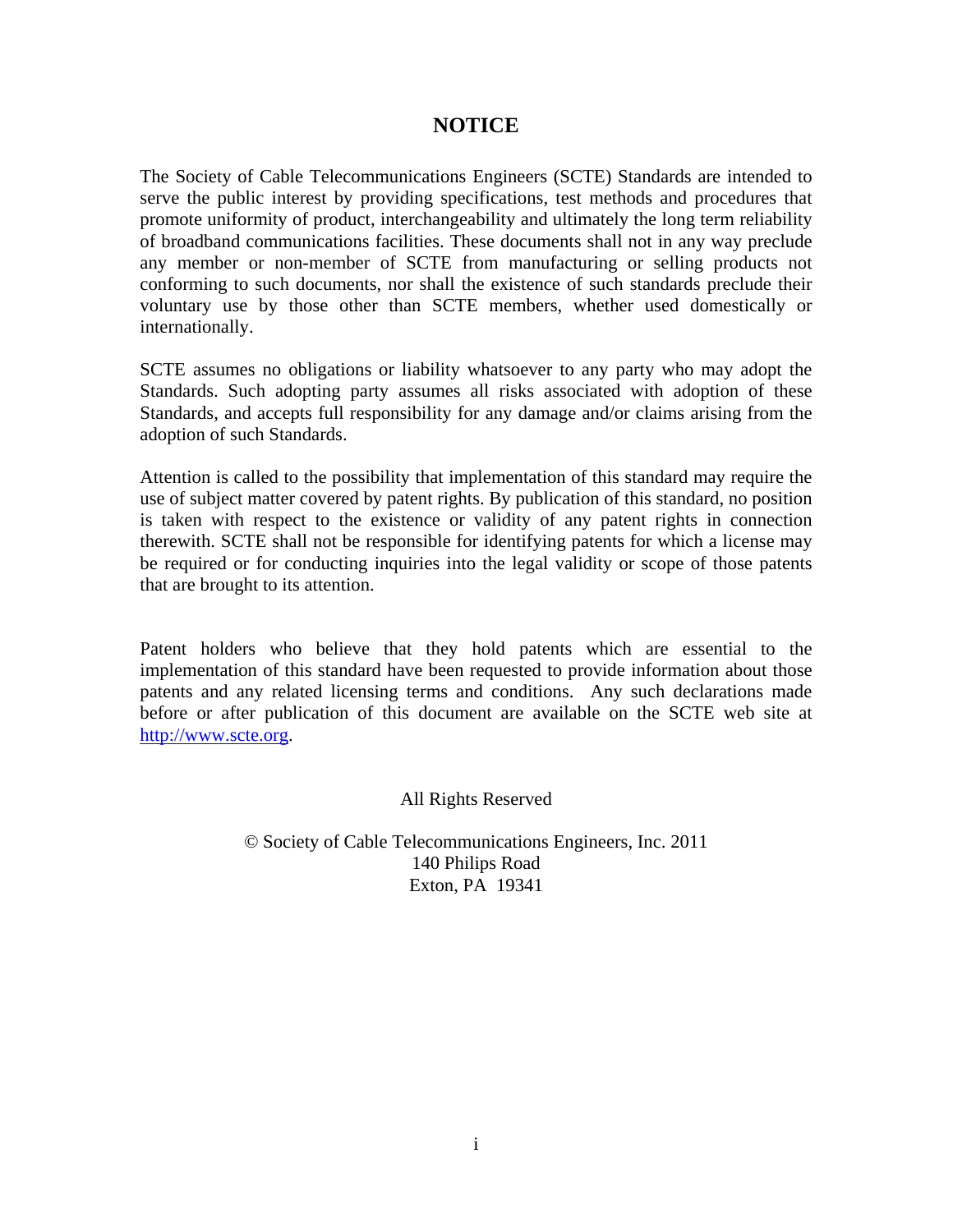## **TABLE OF CONTENTS**

<span id="page-2-0"></span>

|  | 2.1 |  |  |  |
|--|-----|--|--|--|
|  |     |  |  |  |

## **LIST OF TABLES**

Table: RJ-45 Connector Pin Assignment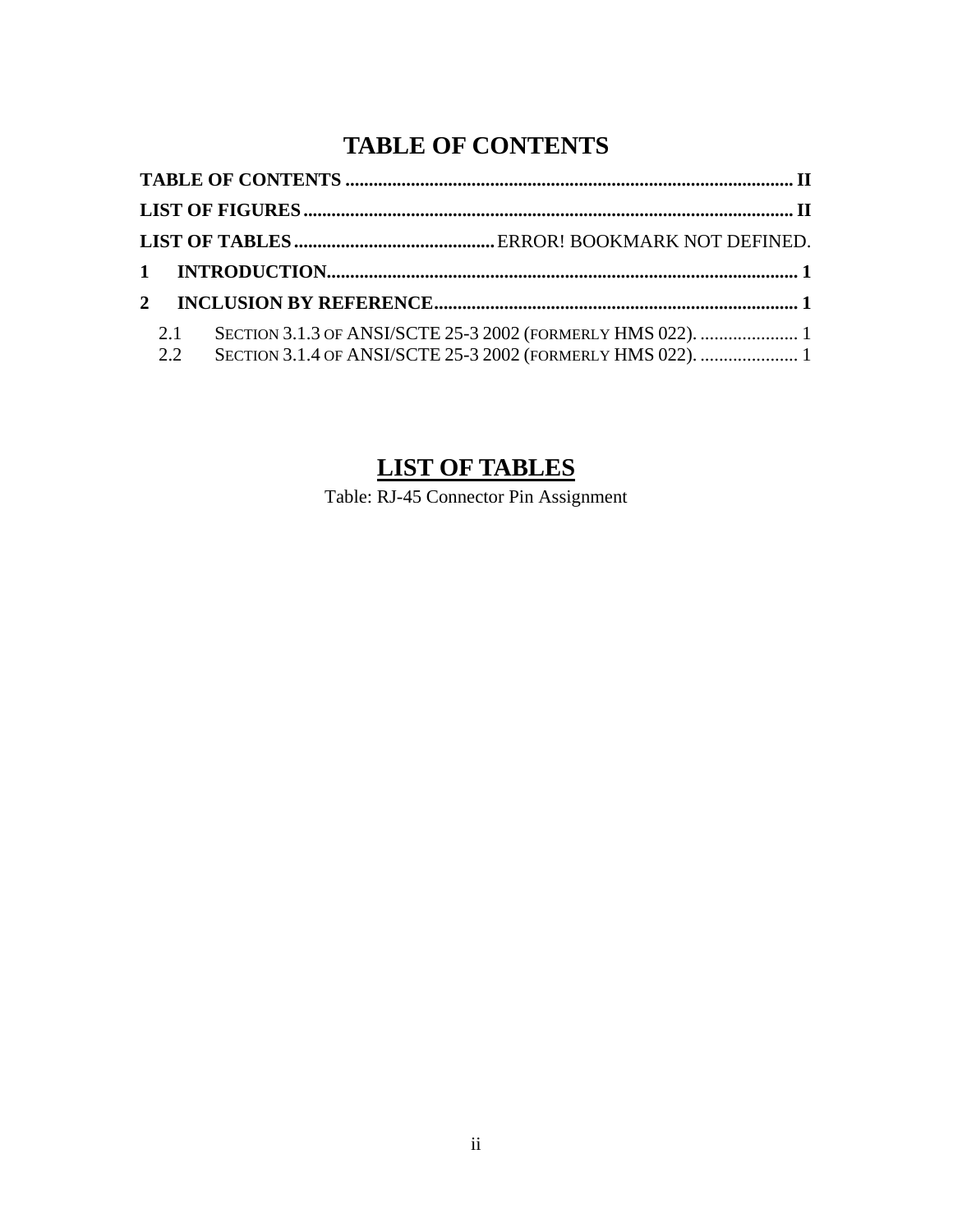### <span id="page-3-0"></span>**1 Introduction**

The Power Supply to Transponder Interface Bus (PSTIB) was defined by ANSI/SCTE 25-3 2002 (formally HMS 022). Some applications have been identified that may have under certain conditions a powering requirement which exceeds those defined by HMS 022. This specification will not delete or replace the ANSI/SCTE 25-3 2010 specification but will be a supplement to and will coexist with that document

### **2 Inclusion by Reference**

This document incorporates by reference, all requirements of ANSI/SCTE 25-3 2010 except Sections 3.1.3 and 3.1.4 which are replaced by those in this section.

### *2.1 Section 3.1.3 of ANSI/SCTE 25-3 2010*

Section 3.1.4 of ANSI/SCTE 25-3 2010 shall be replaced by the following in its entirety:

#### **3.1.3 Connector Signals**

Connector pins shall support signaling as described in Table 3.

| <b>Connected Pin Number</b> | <b>Signal</b>                  |
|-----------------------------|--------------------------------|
|                             | Ground                         |
|                             | +24 VDC $\pm$ 15% at 4.8 watts |
| 3, 6                        | $RS-485 (+)$                   |
|                             | $RS-485$ (-)                   |

### **Table 3: RJ-45 Connector Pin Assignment**

### *2.2 Section 3.1.4 of ANSI/SCTE 25-3 2010*

Section 3.1.4 of ANSI/SCTE 25-3 20101 shall be replaced by the following in its entirety.

#### **3.1.4 Transponder Power**

- 1. The power supply shall implement appropriate isolation and system grounding such that the communication interface and transponder power remains functional under the operating conditions defined herein.
- 2. The transponder shall be bonded to chassis ground directly and/or through the system coaxial cable sheath.